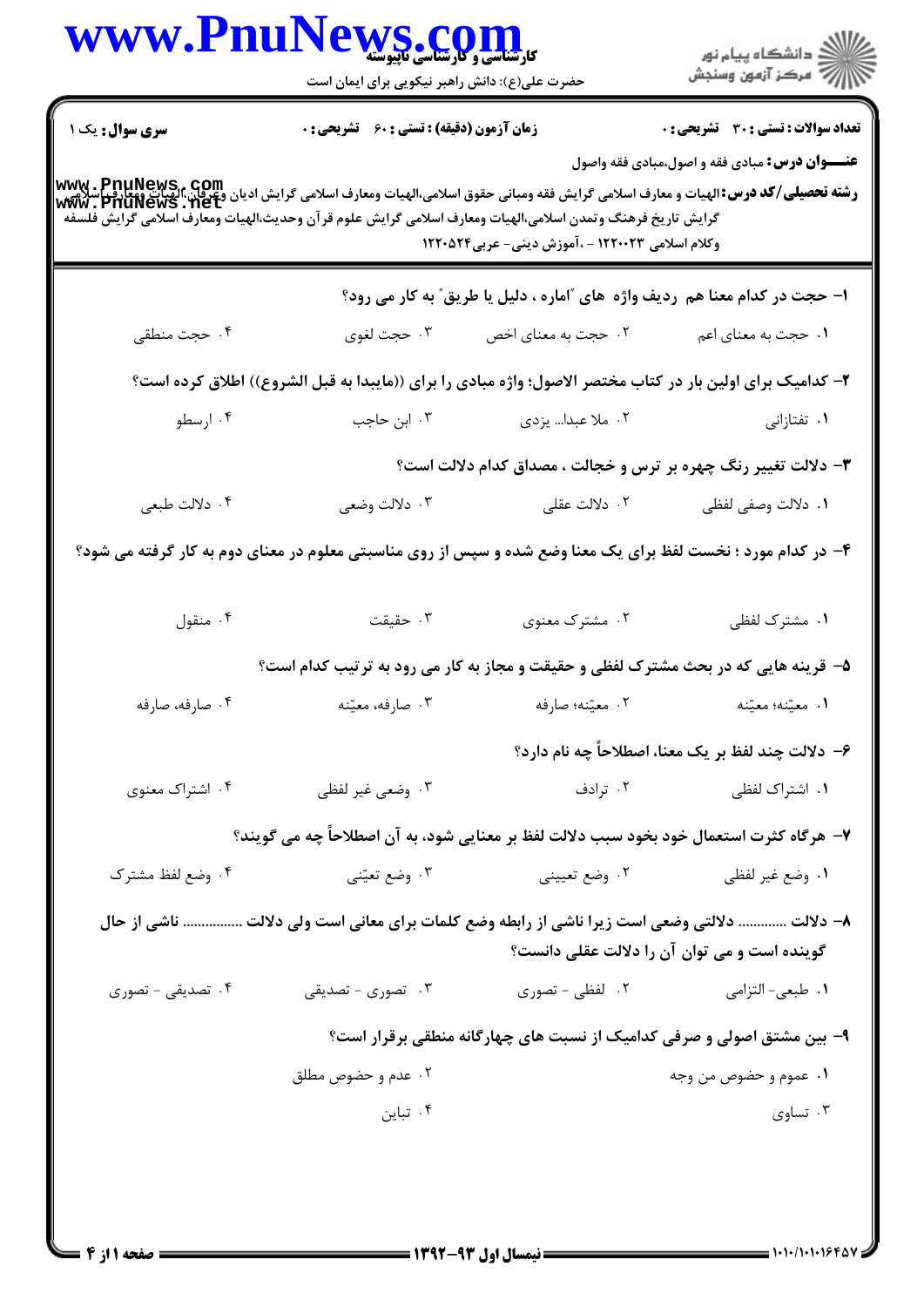| www.Pnu                                                                                                                                                                                                                                                                                                                                                                                                            | ال کارشناسی و کارشناسی تاپیوسته<br>حضرت علی(ع): دانش راهبر نیکویی برای ایمان است                              |                                                                             | ≦ دانشڪاه پيام نور<br>√ مرڪز آزمون وسنڊش                                       |  |  |  |
|--------------------------------------------------------------------------------------------------------------------------------------------------------------------------------------------------------------------------------------------------------------------------------------------------------------------------------------------------------------------------------------------------------------------|---------------------------------------------------------------------------------------------------------------|-----------------------------------------------------------------------------|--------------------------------------------------------------------------------|--|--|--|
| <b>سری سوال : ۱ یک</b>                                                                                                                                                                                                                                                                                                                                                                                             | <b>زمان آزمون (دقیقه) : تستی : 60 ٪ تشریحی : 0</b>                                                            |                                                                             | تعداد سوالات : تستى : 30 ٪ تشريحي : 0                                          |  |  |  |
| <b>عنـــوان درس:</b> مبادی فقه و اصول،مبادی فقه واصول<br><b>www . PnuNews , com</b><br><b>رشته تحصیلی/کد درس:</b> الهیات و معارف اسلامی گرایش فقه ومبانی حقوق اسلامی،الهیات ومعارف اسلامی گرایش ادیان وعرفان،الهیات ویعارف<br>WWW . PNUNeWS . Let<br>گرايش تاريخ فرهنگ وتمدن اسلامي،الهيات ومعارف اسلامي گرايش علوم قرآن وحديث،الهيات ومعارف اسلامي گرايش فلسفه<br>وکلام اسلامی ۱۲۲۰۰۲۳ - ،آموزش دینی- عربی۱۲۲۰۵۲۴ |                                                                                                               |                                                                             |                                                                                |  |  |  |
|                                                                                                                                                                                                                                                                                                                                                                                                                    |                                                                                                               |                                                                             | ∙ا− نظر معتزله در خصوص وضع لفظ مشتق چیست؟                                      |  |  |  |
|                                                                                                                                                                                                                                                                                                                                                                                                                    |                                                                                                               | ۰۱ لفظ مشتق برای متلبس به مبداء در زمان گذشته وحال حقیقت است                |                                                                                |  |  |  |
|                                                                                                                                                                                                                                                                                                                                                                                                                    |                                                                                                               | ۰۲ لفظ مشتق برای متلبس به مبداء در زمان گذشته حقیقت و در زمان حال مجاز است. |                                                                                |  |  |  |
|                                                                                                                                                                                                                                                                                                                                                                                                                    |                                                                                                               | ۰۳ لفظ مشتق برای متلبس به مبداء در زمان گذشته مجاز و در زمان حال حقیقت است  |                                                                                |  |  |  |
|                                                                                                                                                                                                                                                                                                                                                                                                                    |                                                                                                               | ۰۴ لفظ مشتق برای متلبس به مبداء در زمان گذشته و حال مجاز است                |                                                                                |  |  |  |
|                                                                                                                                                                                                                                                                                                                                                                                                                    | 11– اینکه اصولیان متأخر شیعه معتقدند که وقتی گفته می شود ″علی قائم است″ آنچه بی درنگ به ذهن می رسد این است که | او در حال حاضر ایستاده است، به کدام حکم استناد کرده اند؟                    |                                                                                |  |  |  |
|                                                                                                                                                                                                                                                                                                                                                                                                                    | ۰۲ حکم عدم صحت سلب                                                                                            |                                                                             | ۰۱ حکم تبادر                                                                   |  |  |  |
|                                                                                                                                                                                                                                                                                                                                                                                                                    | ۰۴ حکم نقلی                                                                                                   |                                                                             | ۰۳ حکم اطراد                                                                   |  |  |  |
|                                                                                                                                                                                                                                                                                                                                                                                                                    |                                                                                                               |                                                                             | ۱۲- قرینه مطلق جهت اراده اطلاق و قرینه مقید به ترتیب کدامیک  از قرائن می باشد؟ |  |  |  |
| ۰۴ حاليه،مقاليه                                                                                                                                                                                                                                                                                                                                                                                                    | ۰۳ حالیه،حالیه                                                                                                | ۰۲ مقالیه،مقالیه                                                            | ٠١. مقاليه،حاليه                                                               |  |  |  |
|                                                                                                                                                                                                                                                                                                                                                                                                                    |                                                                                                               |                                                                             | ۱۳- ادوات عموم و مدخول آنها به ترتیب بر کدام مورد دلالت دارند؟                 |  |  |  |
|                                                                                                                                                                                                                                                                                                                                                                                                                    | ٠٢ ماهيت معنا، ماهيت معنا                                                                                     |                                                                             | ۰۱ شمول و فراگیری، شمول و فراگیری                                              |  |  |  |
|                                                                                                                                                                                                                                                                                                                                                                                                                    | ۰۴ شمول وفراگیری، ماهیت معنا                                                                                  |                                                                             | ۰۳ ماهيت معنا، شمول و فراگيري                                                  |  |  |  |
|                                                                                                                                                                                                                                                                                                                                                                                                                    | ۱۴– دلیلی که پس از دلیل دیگر بیاید و حکمی که توسط دلیل پیشین ثابت شده بودرا از بین ببرد چه نام دارد؟          |                                                                             |                                                                                |  |  |  |
| ۰۴ نسخ                                                                                                                                                                                                                                                                                                                                                                                                             | ۰۳ خروج تخصصی                                                                                                 | ۰۲ دلیل خاص                                                                 | ۱. خروج تخصیصی                                                                 |  |  |  |
|                                                                                                                                                                                                                                                                                                                                                                                                                    |                                                                                                               |                                                                             | 14– مبنای اصلی حجیت اصول لفظیه کدام است؟                                       |  |  |  |
|                                                                                                                                                                                                                                                                                                                                                                                                                    | ۰۲ اجماع                                                                                                      |                                                                             | ۰۱ سیره و بنای عقلاء                                                           |  |  |  |
|                                                                                                                                                                                                                                                                                                                                                                                                                    | ۰۴ آيات قرآن                                                                                                  |                                                                             | ۰۳ سنت و سیره معصومین(ع)                                                       |  |  |  |
|                                                                                                                                                                                                                                                                                                                                                                                                                    |                                                                                                               |                                                                             | ۱۶– در آیه شریفه(( ادخلوهابسلام آمنین)) امر به چه معنایی به کار رفته است؟      |  |  |  |
| ۰۴ منت گذاشتن                                                                                                                                                                                                                                                                                                                                                                                                      | ۰۳ اکرام واحترام                                                                                              | ۰۲ وجوب                                                                     | ۰۱ اباحه                                                                       |  |  |  |
|                                                                                                                                                                                                                                                                                                                                                                                                                    |                                                                                                               |                                                                             | <b>۱۷-</b> شمول حکم در واجب کفایی از این نوع است؟                              |  |  |  |
| ۰۴ عموم جمعی                                                                                                                                                                                                                                                                                                                                                                                                       | ۰۳ عموم بدلی                                                                                                  | ۰۲ عموم مجموعی                                                              | ٠١. عموم استغراقي                                                              |  |  |  |
|                                                                                                                                                                                                                                                                                                                                                                                                                    |                                                                                                               |                                                                             |                                                                                |  |  |  |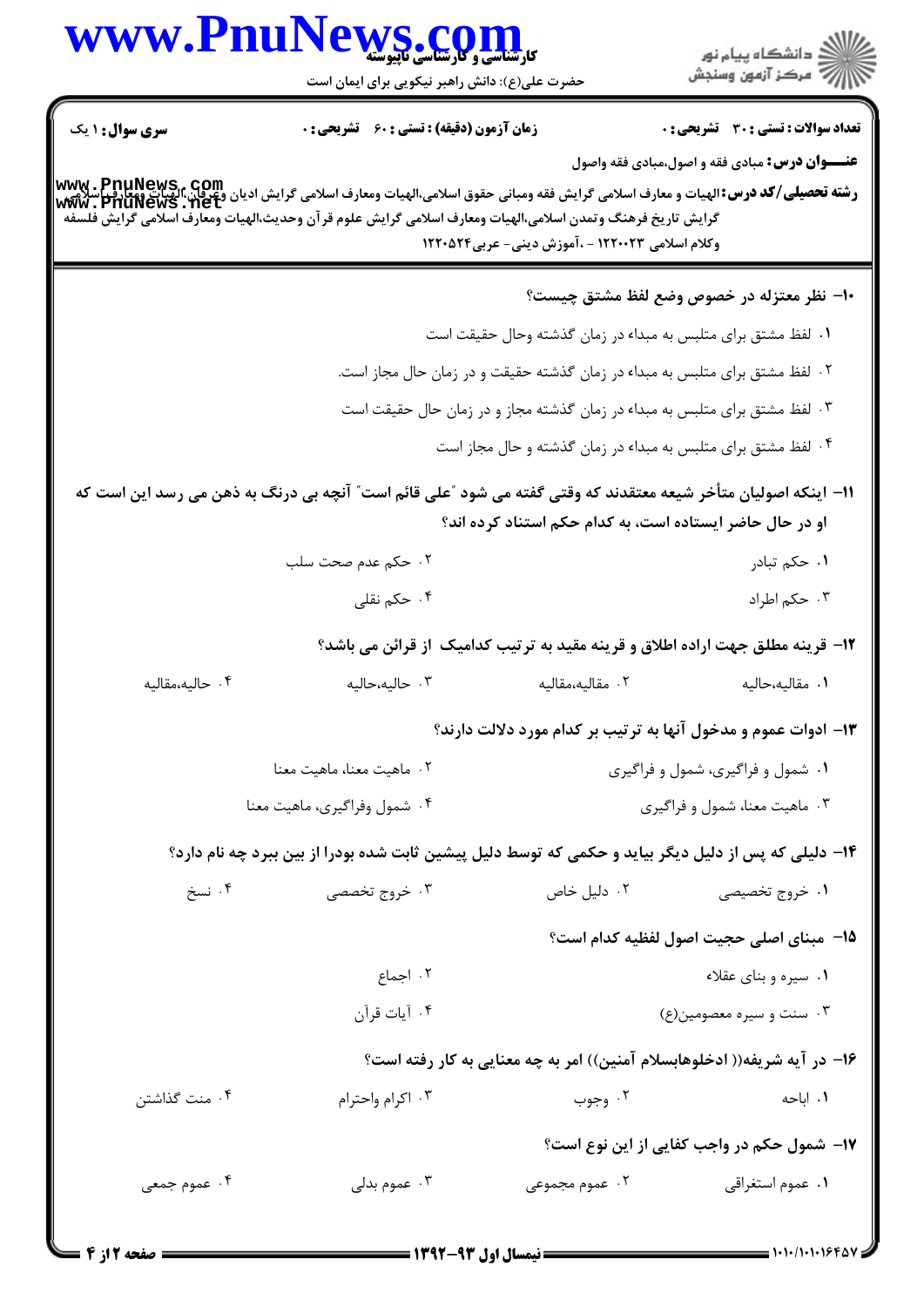|                        | $N$ S $_{\bullet}$ C $_{\bullet}$ Q $_{\bullet}$ ) $_{\bullet}$<br>حضرت علی(ع): دانش راهبر نیکویی برای ایمان است                                                                                  |                                                                                    | ِ<br>∭ دانشڪاه پيام نور<br>∭ مرڪز آزمون وسنڊش         |
|------------------------|---------------------------------------------------------------------------------------------------------------------------------------------------------------------------------------------------|------------------------------------------------------------------------------------|-------------------------------------------------------|
| <b>سری سوال : ۱ یک</b> | <b>زمان آزمون (دقیقه) : تستی : 60 ٪ تشریحی : 0</b>                                                                                                                                                |                                                                                    | تعداد سوالات : تستى : 30 ٪ تشريحي : 0                 |
|                        | گرايش تاريخ فرهنگ وتمدن اسلامي،الهيات ومعارف اسلامي گرايش علوم قرآن وحديث،الهيات ومعارف اسلامي گرايش فلسفه                                                                                        | وکلام اسلامی ۱۲۲۰۰۲۳ - ،آموزش دینی- عربی۱۲۲۰۵۲۴                                    | <b>عنـــوان درس:</b> مبادی فقه و اصول،مبادی فقه واصول |
|                        |                                                                                                                                                                                                   |                                                                                    | 18- دلالت لفظ بر جزء يا قسمتي از معنا ؛ كدام است؟     |
| ۰۴ مطابقی              | ۰۳ التزامی                                                                                                                                                                                        | ۲. تضمنی                                                                           | ٠١ وضعي غير لفظي                                      |
|                        | ۱۹– اگر بیان شود "همه کارمندان دولت باید مالیات بپردازند"، این حکم به کارگران تعلق نمی گیرد و آنها نباید مالیات<br>بپردازند؛ ۖ خارج شدن کارگران از حیطه دلالت لفظی حکم، اصطلاحا چه نامیده می شود؟ |                                                                                    |                                                       |
| ۰۴ مخصص منفصل          | ۰۳ مخصص متصل                                                                                                                                                                                      | ۰۲ خروج تخصّصی                                                                     | ۰۱ خروج تخصیصی                                        |
|                        |                                                                                                                                                                                                   | +۲- دلیلی که راه رسیدن به حکم ظاهری را برای ما هموار می کند، چه نام دارد؟          |                                                       |
| ۰۴ دلیل فقاهتی         | ۰۳ نصوص قرآني                                                                                                                                                                                     | ۰۲ اماره                                                                           | ۰۱ دلیل اجتهادی                                       |
|                        | <b>۲۱</b> – کلامی که فقط دارای معناست و احتمال اراده معنای دیگری از آن وجود ندارد، کدام است؟                                                                                                      |                                                                                    |                                                       |
| ۰۴ مجمل                | ۰۳ نص                                                                                                                                                                                             | ۰۲ متشابه                                                                          | ۰۱ ظاهر                                               |
|                        |                                                                                                                                                                                                   |                                                                                    | ۲۲- منظور اصولیان از حجیت ظواهر قرآن چیست؟            |
|                        | ۰۱ متخصصان فن مجاز می باشند بدون فحص و بررسی،الفاظ قرآن را بر معانی ظاهری حمل کنند                                                                                                                |                                                                                    |                                                       |
|                        |                                                                                                                                                                                                   | ۰۲ هرکس بدون بیان معصوم (ع)به تبین آیات قرآنی بپردازد                              |                                                       |
|                        |                                                                                                                                                                                                   | ۰۳ هر کسی بدون تبحر درعلوم مقدمی لازم می تواند ظواهر قرآن را بفهمد                 |                                                       |
|                        | ۰۴ فقیه به هنگام برخورد با ظواهر، همه توان خود را در یافتن قرائن مربوط برای فهم ظواهر بکار گیرد.                                                                                                  |                                                                                    |                                                       |
|                        | ۲۳- وجوبی که به یک فعل معین تعلق می گیرد و با انجام کار دیگری به جای آن فعل نمی توان آنرا ترک کرد؛ کدام است؟                                                                                      |                                                                                    |                                                       |
| ۰۴ وجوب فوري           | ۰۳ وجوب عيني                                                                                                                                                                                      | ۰۲ وجوب تخييري                                                                     | ۰۱ وجوب تعييني                                        |
|                        | ۲۴- هرگاه شخصی نظرات یکایک فقها را درباره مساله ای پی جویی کرده و به این نتیجه رسید که آنان در این حکم اجماع                                                                                      | دارند این اجماع، جزء کدامیک از اقسام اجماع می باشد؟                                |                                                       |
| ۰۴ اجماع حدسی          | ۰۳ اجماع محصل                                                                                                                                                                                     | ۰۲ اجماع منقول                                                                     | ۰۱ اجماع دخول <sub>ی</sub>                            |
|                        |                                                                                                                                                                                                   | ۲۵– "طلب عالی از دانی است چه اینکه عالی استعلا کند یا نکند"، تعریف کدام گزینه است؟ |                                                       |
|                        |                                                                                                                                                                                                   | ۰۲ نهی                                                                             | ۰۱ امر                                                |